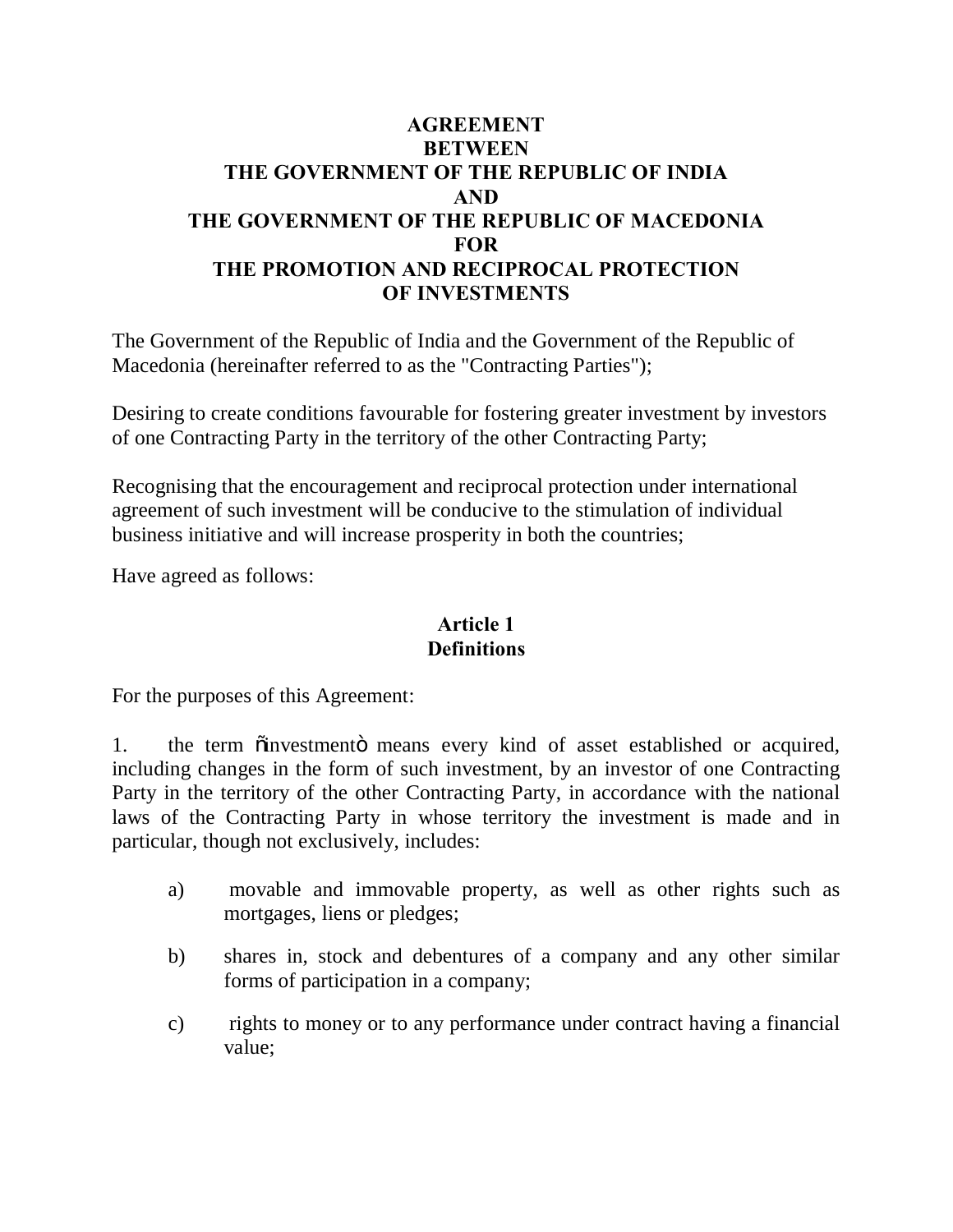- d) intellectual property rights including, inter alia, copyrights, trade marks, patents, industrial property rights, know-how or goodwill in accordance with the relevant laws of the respective Contracting Party;
- e) business concessions conferred by law or under contract, including concessions to search for and extract oil and other minerals.

2. the term  $\ddot{\text{o}}$  investor  $\ddot{\text{o}}$  means any natural or legal person of one Contracting Party that invests in the territory of the other Contracting Party.

- a) on Snatural persono with respect to either Contracting Party, means any national of the either Contracting Party who derives its status from the law in force in the respective Contracting Party;
- b) "olegal person" with respect to either Contracting Party, means any legal person including enterprises, companies, corporations, business association and/or organisations established, incorporated or organised in accordance with the respective legislation of either Contracting Party and having their seat in the territory of that Contracting Party.

3. the term organization means the monetary amounts yielded by an investment such as profit, interest, capital gains, dividends, royalties and fees.

4. the term "territory" means:

a) in respect of the Republic of India: the territory of the Republic of India including its territorial waters and the airspace above it and other maritime zones including the Exclusive Economic Zone and continental shelf over which the Republic of India has sovereignty, sovereign rights or exclusive jurisdiction in accordance with its laws in force, the l982 United Nations Convention on the Law of the Sea and international law;

b) in respect of the Republic of Macedonia: the territory of the Republic of Macedonia, including land, water and airspace, over which the Republic of Macedonia exercises sovereignty, sovereign rights and jurisdiction over such rights in accordance with international law.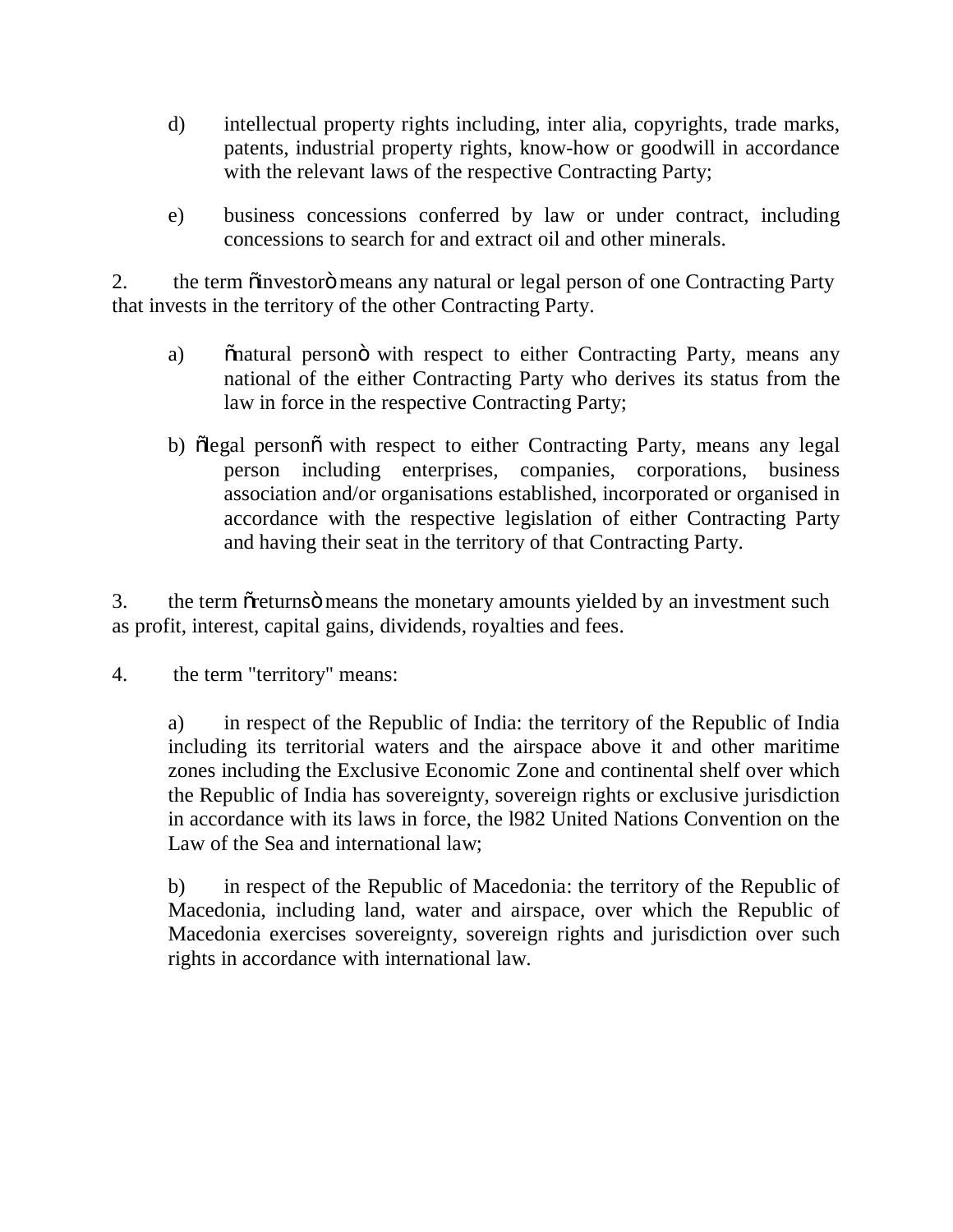## **Article 2 Scope of the Agreement**

This Agreement shall apply to all investments made by investors of either Contracting Party in the territory of the other Contracting Party, accepted as such in accordance with its laws and regulations, whether made before or after the coming into force of this Agreement.

## **Article 3 Promotion and Protection of Investment**

(1) Each Contracting Party shall encourage and create favourable conditions for investors of the other Contracting Party to make investments in its territory, and admit such investments in accordance with its laws and regulations.

(2) Each Contracting Party shall protect within its territory, investments made in accordance with its laws and regulations by investors of the other Contracting Party and shall not impair by unreasonable or discriminatory measures the management, maintenance, use, enjoyment, sale and disposal of such investments.

(3) Investments and returns of investors of either Contracting Party shall at all times be accorded fair and equitable treatment in the territory of the other Contracting Party.

## **Article 4 National Treatment and Most-Favoured-Nation Treatment**

(1) Each Contracting Party shall accord to investments of investors of the other Contracting Party, treatment which shall not be less favourable than that accorded either to investments of its own or investments of investors of any third State.

(2) In addition, each Contracting Party shall accord to investors of the other Contracting Party, including in respect of returns on their investments, treatment which shall not be less favourable than that accorded to investors of any third State.

(3) The provisions of paragraphs (1) and (2) above shall not be construed so as to oblige one Contracting Party to extend to the investors of the other the benefit of any treatment, preference or privilege resulting from: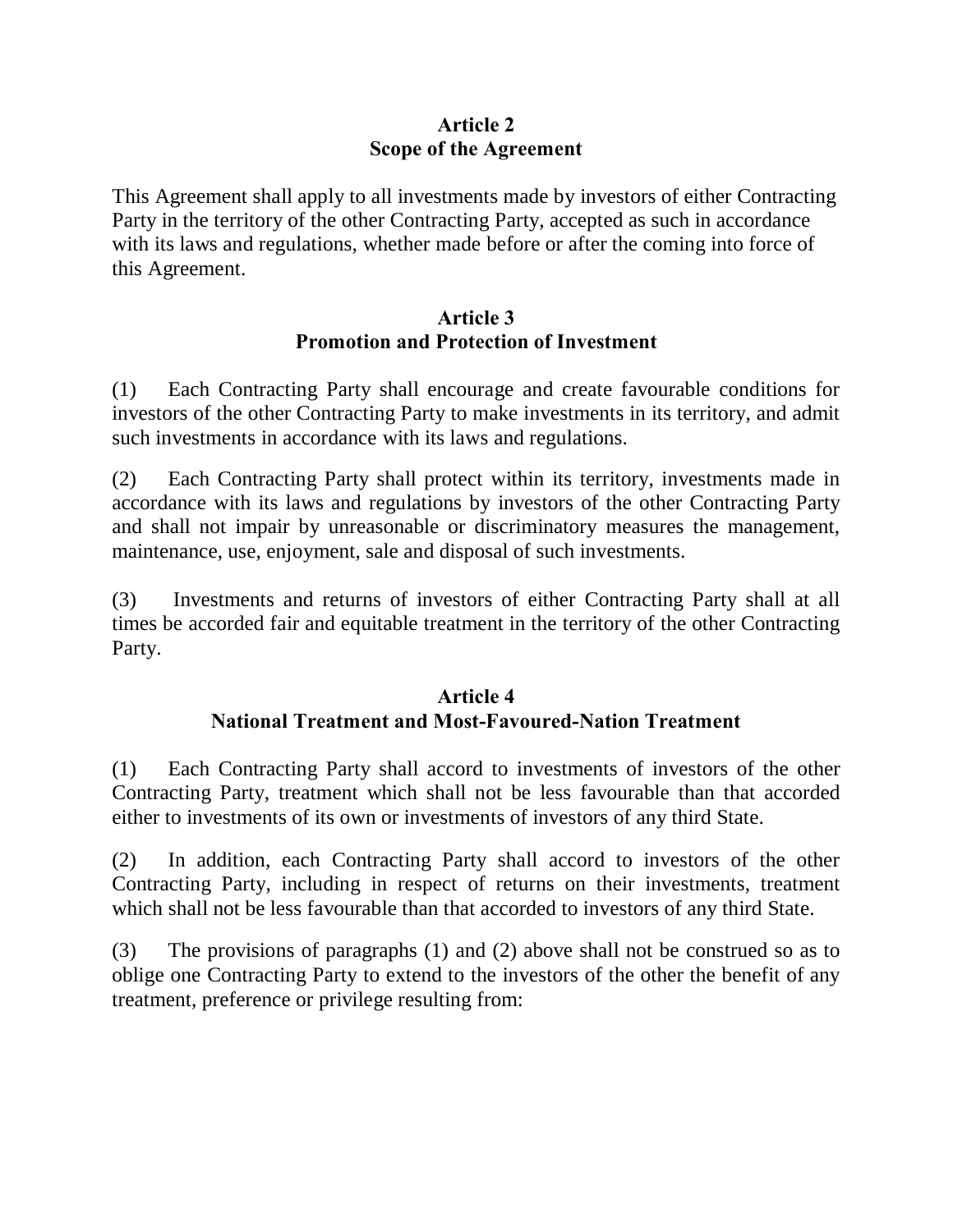- a) its membership of, or association with any existing or future economic, monetary or customs union, common market, free trade area or similar international agreement to which it is or may become a party, or
- b) any matter relating wholly or mainly to taxation, including the agreements for avoidance of double taxation.

# **Article 5 Expropriation**

(1) Investments of investors of either Contracting Party shall not be nationalised, expropriated or subjected to measures having effect equivalent to nationalisation or expropriation (hereinafter referred to as " expropriation") in the territory of the other Contracting Party except for a public purpose, in accordance with law, on a nondiscriminatory basis and against fair and equitable compensation. Such compensation shall amount to the market value of the investment expropriated immediately before the expropriation or before the impending expropriation became public knowledge, whichever is the earlier. The compensation shall include interest calculated on the annual LIBOR basis from the date of expropriation to the date of payment. The amount of compensation shall be settled in the convertible currency, it shall be freely transferable and paid without undue delay.

(2) The investor affected shall have right, under the law of the Contracting Party making the expropriation, to review, by a judicial or other competent authority of that Party, of his or its case and of the valuation of his or its investment in accordance with the principles set out in this paragraph. The Contracting Party making the expropriation shall make every endeavour to ensure that such review is carried out promptly.

(3) Where a Contracting Party expropriates the assets of a legal person which is established , incorporated or constituted under the law in force in any part of its own territory, and in which investors of the other Contracting Party own shares, it shall ensure that the provisions of paragraph (1) of this Article are applied to the extent necessary to ensure fair and equitable compensation in respect of their investment to such investors of the other Contracting Party who are owners of those shares.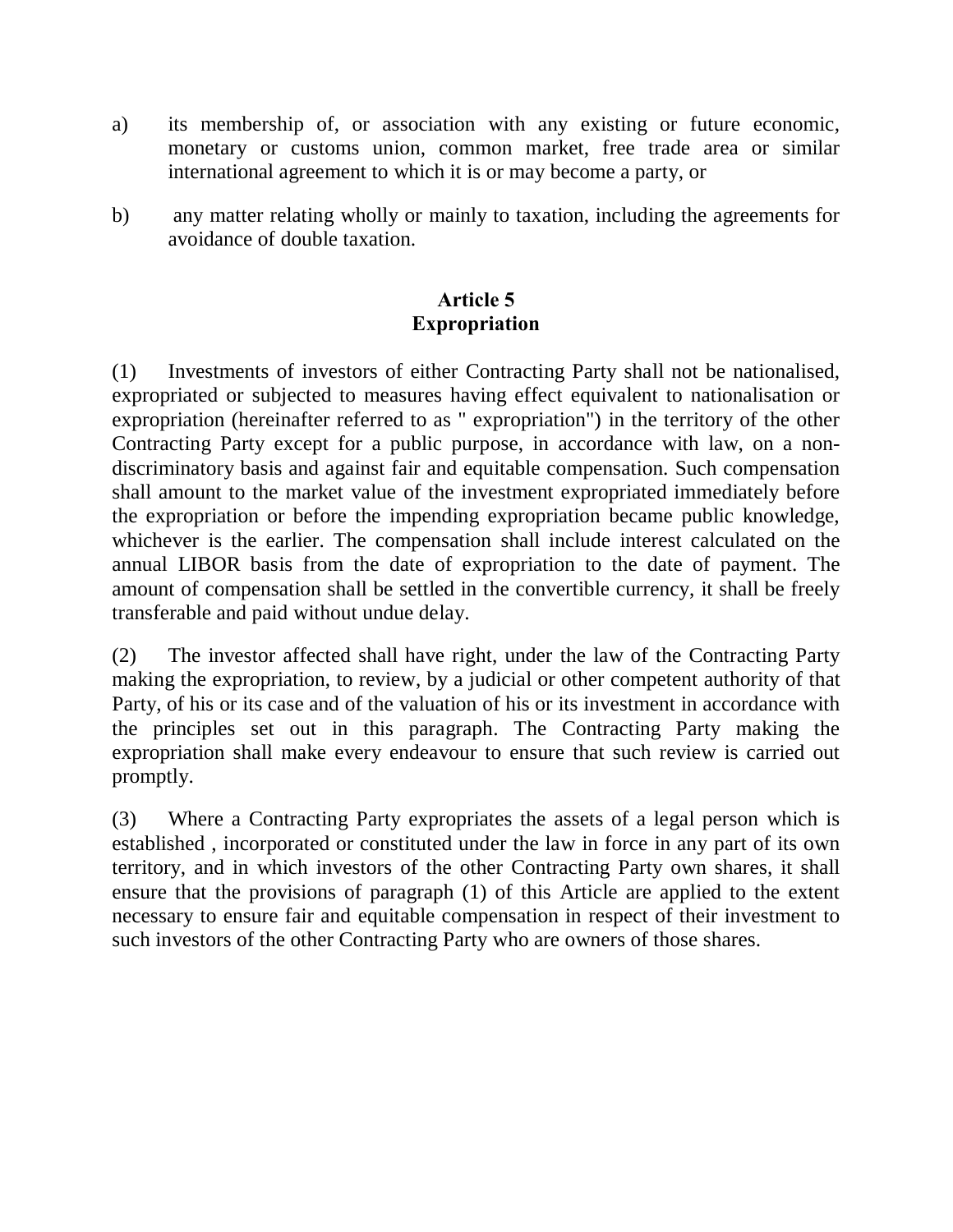#### **Article 6 Compensation for Losses**

Investors of one Contracting Party whose investments in the territory of the other Contracting Party suffer losses owing to war or other armed conflict, a state of national emergency, insurrection, revolt, riot or civil disturbances in the territory of the latter Contracting Party shall be accorded by the latter Contracting Party treatment, as regards restitution, indemnification, compensation or other settlement, no less favourable than that which the latter Contracting Party accords to its own investors or to investors of any third State. Resulting payments shall, be transferable without undue delay, in the convertible and freely transferable currency.

## **Article 7 Repatriation of Investment and Returns**

(1) Each Contracting Party in whose territory investments have been made, shall grant all funds of the investors of the other Contracting Party relating to their investments in its territory, to be freely transferred, without unreasonable delay and on a non-discriminatory basis. Such funds may include:

- a) Capital and additional capital amounts used to maintain and increase investments;
- b) Net operating profits including capital gains, dividends and interest in proportion to their share-holdings;
- c) Repayments of any loan including interest thereon, relating to the investment;
- d) Payment of royalties and services fees relating to the investment;
- e) Proceeds from sales of their shares;
- f) Proceeds received by investors in case of sale or partial sale or liquidation;
- g) The earnings of citizens/nationals of one Contracting Party who work in connection with investment in the territory of the other Contracting Party.

(2) Unless otherwise agreed to between the parties, currency transfer under aragraph (1) of this Article shall be permitted in the currency of the original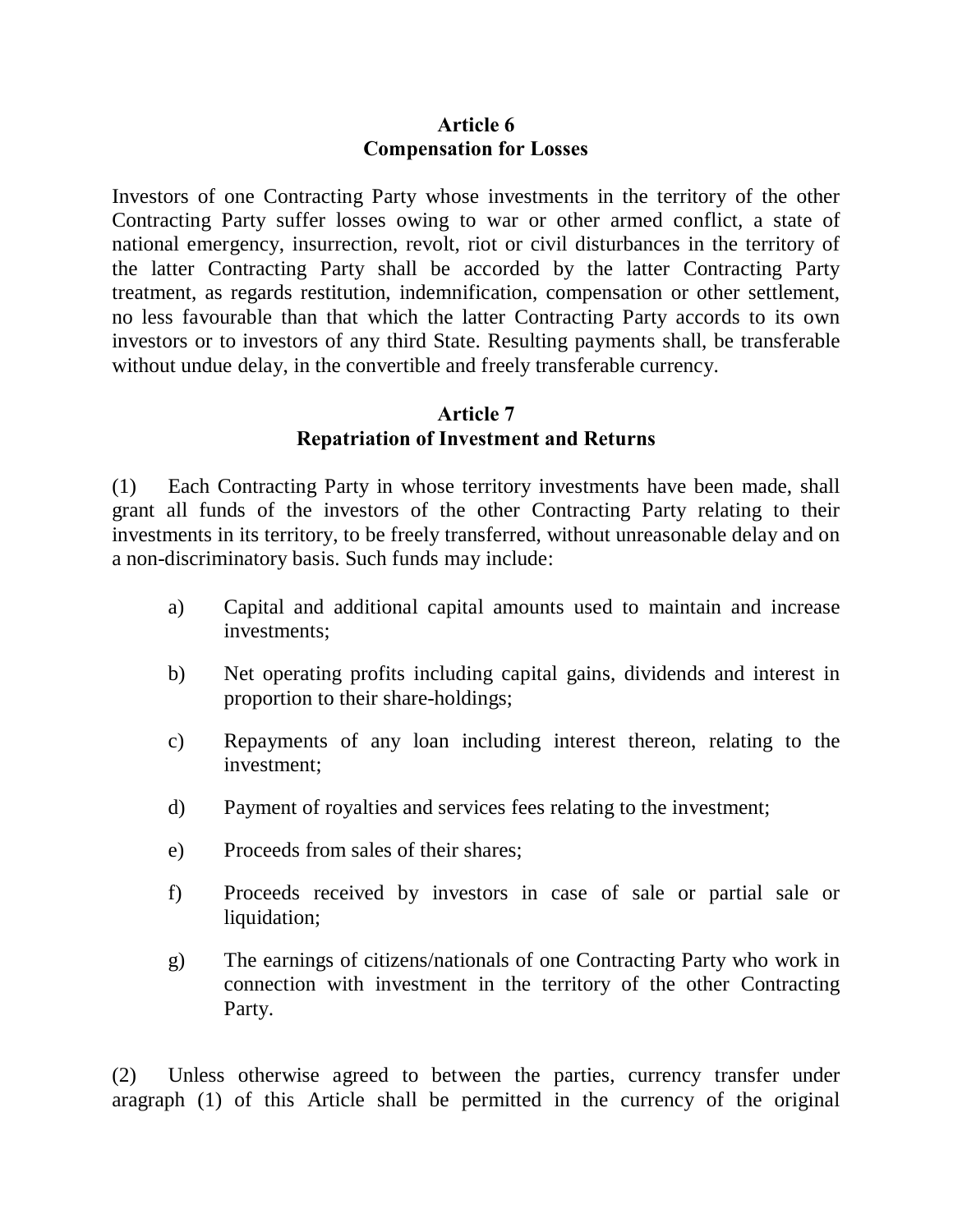investment or any other convertible currency. Such transfer shall be made at the applicable market rate of exchange on the date of transfer, in accordance with the procedures established by the Contracting Party in whose territory the investment was made, provided that all financial obligation towards this Contracting Party have been fulfilled.

## **Article 8 Subrogation**

If one Contracting Party or its designated agency has guaranteed any indemnity against non-commercial risks in respect of an investment by any of its investors in the territory of the other Contracting Party and has made payment to such investors in respect of their claims under this Agreement, the other Contracting Party agrees that the first Contracting Party or its designated agency is entitled by virtue of subrogation to exercise the rights and assert the claims of those investors. The subrogated rights or claims shall not exceed the original rights or claim of such investors.

# **Article 9 Settlement of Disputes Between an Investor and a Contracting Party**

(1) Disputes between one of the Contracting Parties and an investor of the other Contracting Party shall be notified in writing, including detailed information, by the investor to the Contracting Party in whose territory the investment was made.

(2) Any dispute between an investor of one Contracting Party and the other Contracting Party in relation to an investment of the former under this Agreement shall, as far as possible, be settled amicably through negotiations between the parties to the dispute.

(3) Any such dispute which has not been amicably settled within a period of six months from the date of the written notification, may be submitted:

- (a) for resolution, in accordance with the law of the Contracting Party which has admitted the investment to that Contracting Party & competent judicial, arbitral or administrative bodies; or
- (b) to International conciliation under the Conciliation Rules of the United Nations Commission on International Trade Law, if both parties agree; or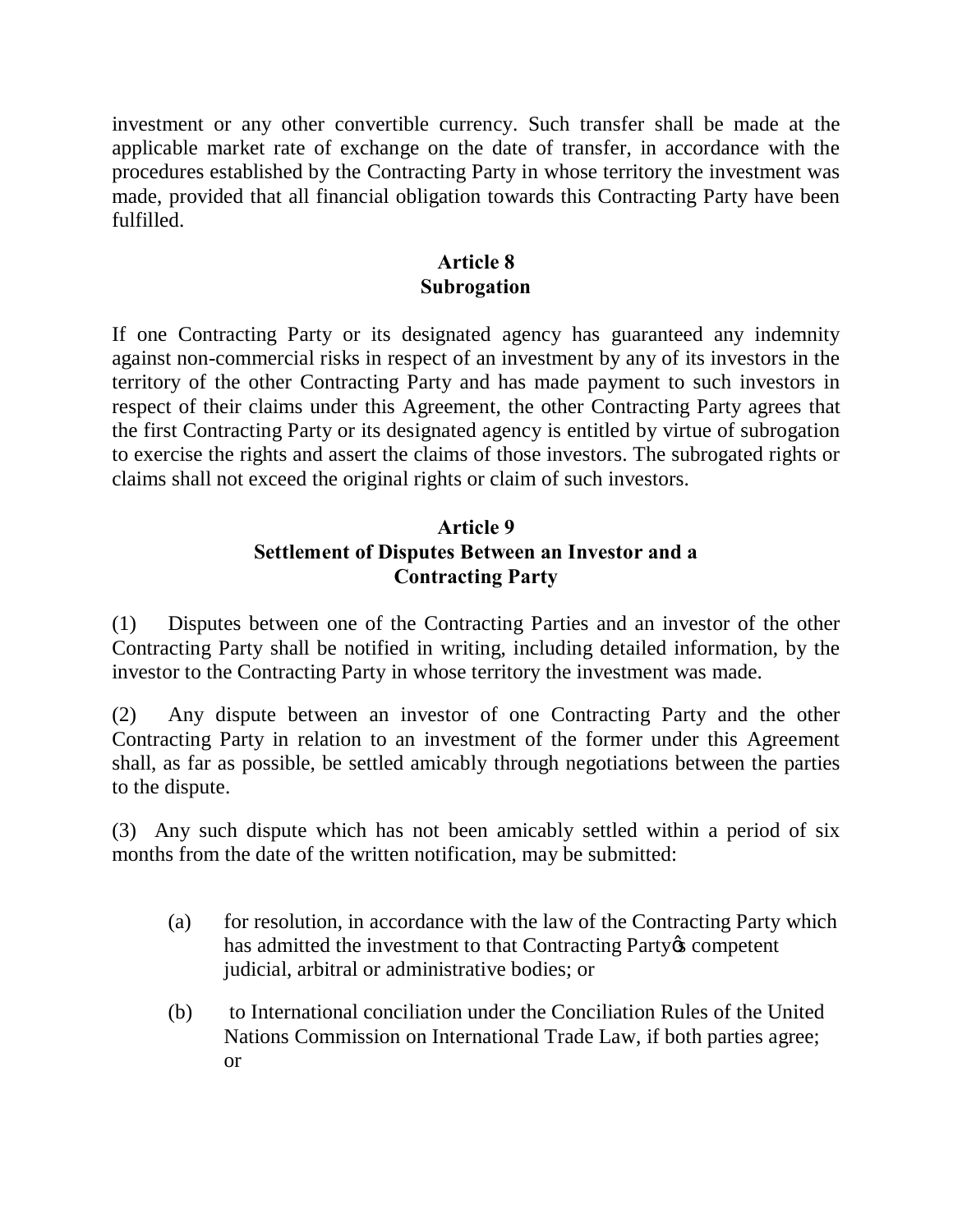- (c) to the International Centre for the Settlement of Investment Disputes (ICSID), if the Contracting Party of the investor and the other Contracting Party are both parties to the Convention on the Settlement of Investment Disputes between States and Nationals of the other States, 1965;or
- (d) to an "ad hoc" arbitral tribunal established in accordance with the Arbitration Rules of the United Nations Commission on International Trade Law (UNCITRAL), 1976, subject to the following:

The appointing authority under Article 7 of the Rules shall be the President, the Vice-President or the next senior Judge of the International Court of Justice, who is not a national of either Contracting Party. The third arbitrator shall not be a national of either Contracting party.

The parties shall appoint their respective arbitrators within two months.

– The arbitral tribunal shall state the basis of its decision and give reasons upon a request of either party.

- (4) The arbitration award shall be based on:
	- a) The provisions of this Agreement;
	- b) The national law of the Contracting Party in whose territory the investment was made;
	- c) The rules and the universally accepted principles of international law.

(5) The arbitral award shall be final and binding for the parties to the dispute. Each Contracting Party undertakes to execute the decisions in accordance with its national law.

## **Article 10 Disputes Between the Contracting Parties**

(1) Disputes between the Contracting Parties concerning the interpretation or application of this Agreement should, as far as possible, be settled through consultations and negotiations, through diplomatic channels.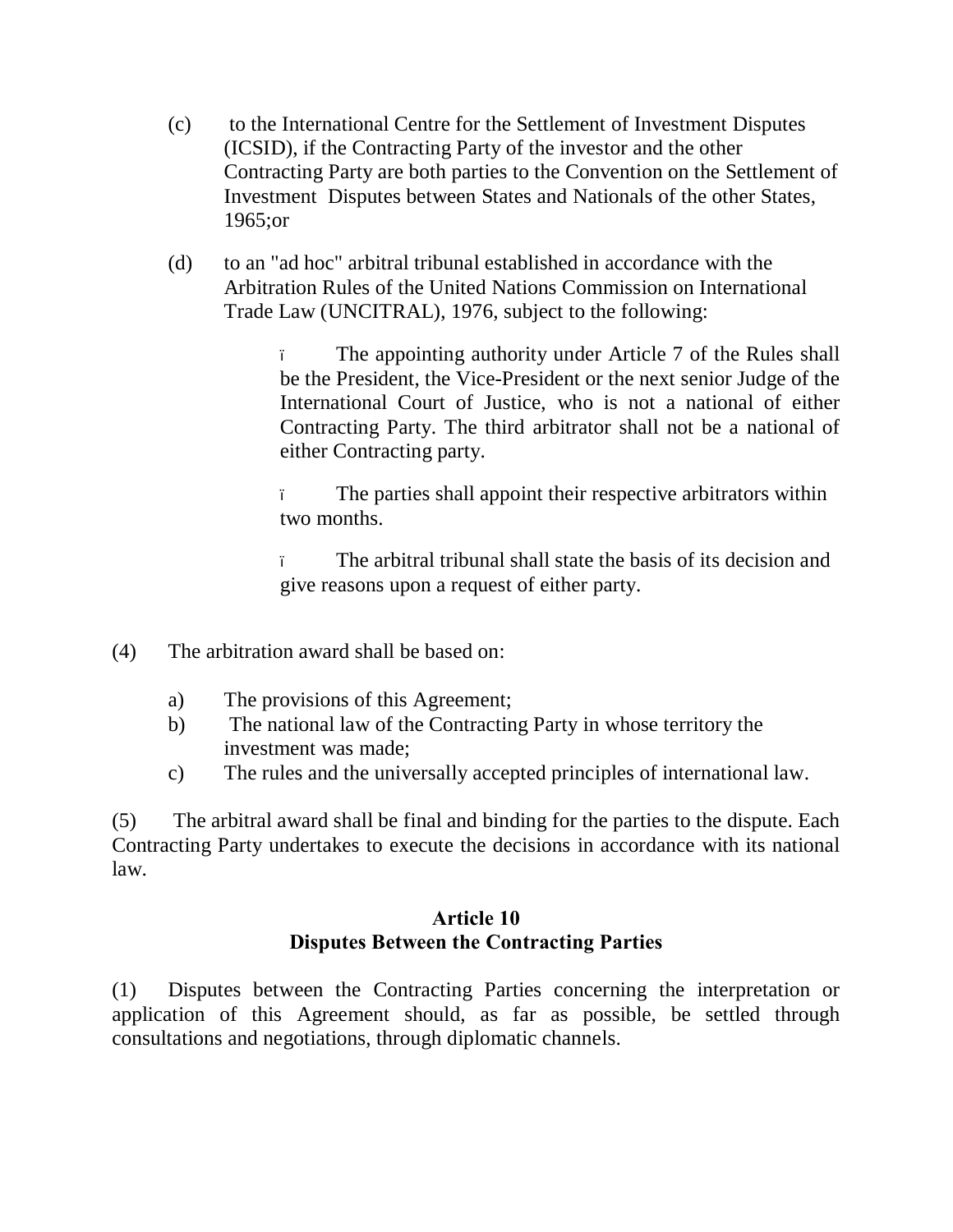(2) If a dispute between the Contracting Parties cannot thus be settled within six months from the time the dispute arose, it shall upon the request of either Contracting Party be submitted to an arbitral tribunal.

(3) Such an arbitral tribunal shall be constituted for each individual case in the following way. Within two months of the receipt of the request for arbitration, each Contracting Party shall appoint one member of the tribunal. Those two members shall then select a national of a third State who on approval by the two Contracting Parties shall be appointed Chairman of the tribunal. The Chairman shall be appointed within two months from the date of appointment of the other two members.

(4) If within the periods specified in paragraph (3) of this Article the necessary appointments have not been made, either Contracting Party may, in the absence of any other agreement, invite the President of the International Court of Justice to make any necessary appointments. If the President is a national of either Contracting Party or if he is otherwise prevented from discharging the said function, the Vice President shall be invited to make the necessary appointments. If the Vice President is a national of either Contracting Party or if he too is prevented from discharging the said function, the Member of the International Court of Justice next in seniority who is not a national of either Contracting Party shall be invited to make the necessary appointments.

(5) The arbitral tribunal shall reach its decision by a majority of votes. Such decisions shall be final and binding on both Contracting Parties. Each Contracting Party shall bear the cost of its own member of the tribunal and of its representation in the arbitral proceedings; the cost of the Chairman and the remaining costs shall be borne in equal parts by the Contracting Parties. The tribunal may, however, in its decision direct that a higher proportion of costs shall be borne by one of the two Contracting Parties, and this award shall be final and binding on both Contracting Parties. The tribunal shall determine its own procedures.

## **Article 11 Entry and Sojourn of Personnel**

A Contracting Party shall, subject to its laws in force, relating to the entry and sojourn of non-citizens, permit natural persons of the other Contracting Party and personnel employed by investors of the other Contracting Party to enter and remain in its territory for the purpose of engaging in activities connected with investments.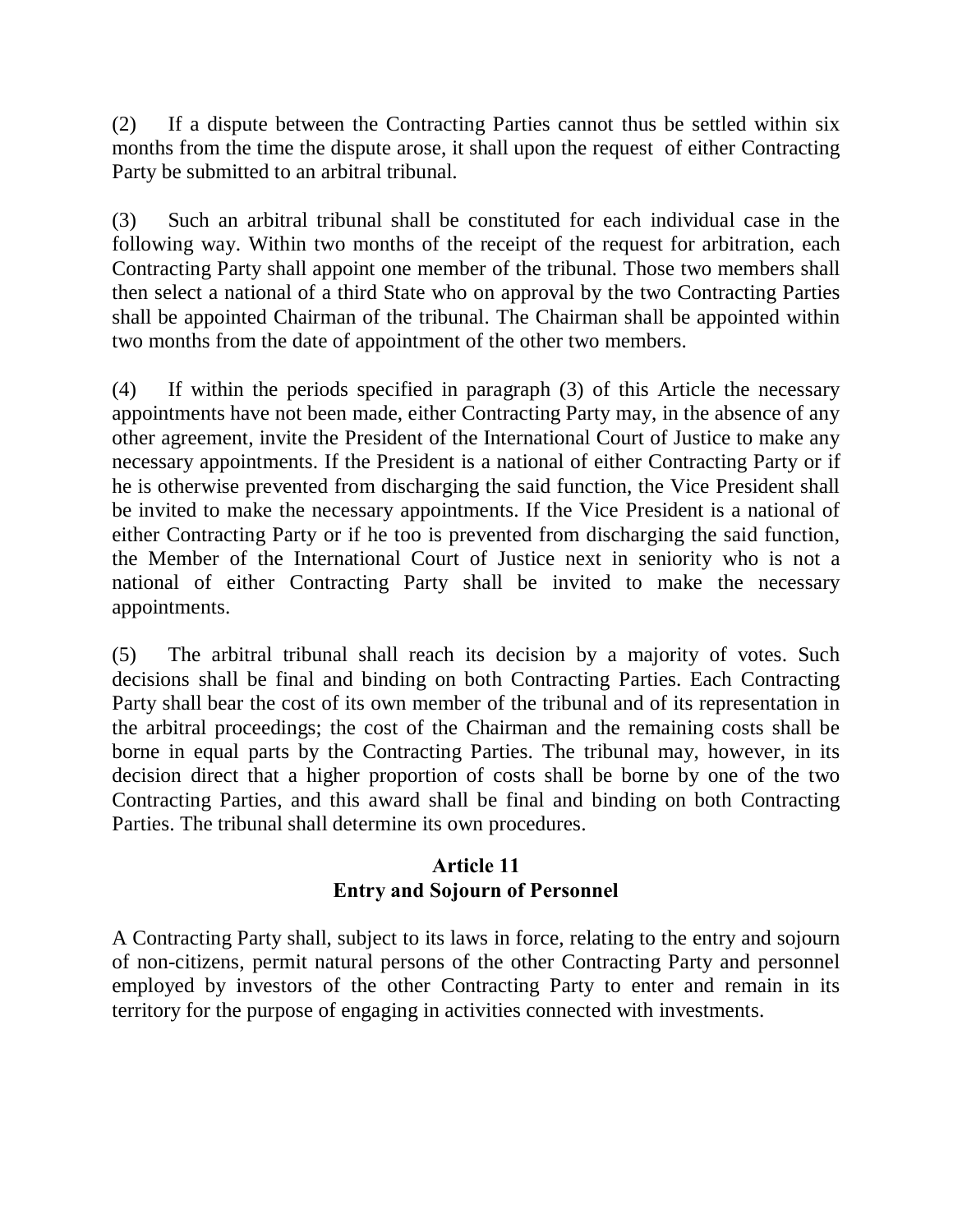## **Article 12 Applicable Laws**

- (1) Except as otherwise provided in this Agreement, all investments shall be governed by the laws in force in the territory of the Contracting Party in which such investments are made.
- (2) Notwithstanding paragraph (1) of this Article nothing in this Agreement precludes the Contracting Party in whose territory the investment was made, from taking action for the protection of its essential security interests or in circumstances of extreme emergency in accordance with its laws normally and reasonably applied on a non discriminatory basis.

## **Article 13 Application of other Rules**

If the laws of either Contracting Party or obligations under international law existing at present or established hereafter between the Contracting Parties in addition to the present Agreement contain rules, whether general or specific, entitling investments by investors of the other Contracting Party to a treatment more favourable than is provided for by the present Agreement, such rules shall to the extent that they are more favourable prevail over the present Agreement.

## **Article 14 Entry into Force**

This Agreement shall be subject to ratification and shall enter into force on the latter date on which either Contracting party notifies the other that its internal legal procedures for the entry into force of this Agreement have been fulfilled.

#### **Article 15 Duration and Denunciation**

(1) This Agreement shall remain in force for a period of ten (10) years. Thereafter it shall remain in force for a similar period or periods unless, either Contracting Party notifies the other Contracting Party of its intention to denounce the Agreement. The notice of denunciation shall become effective one year after it has been received by the other Contracting Party.